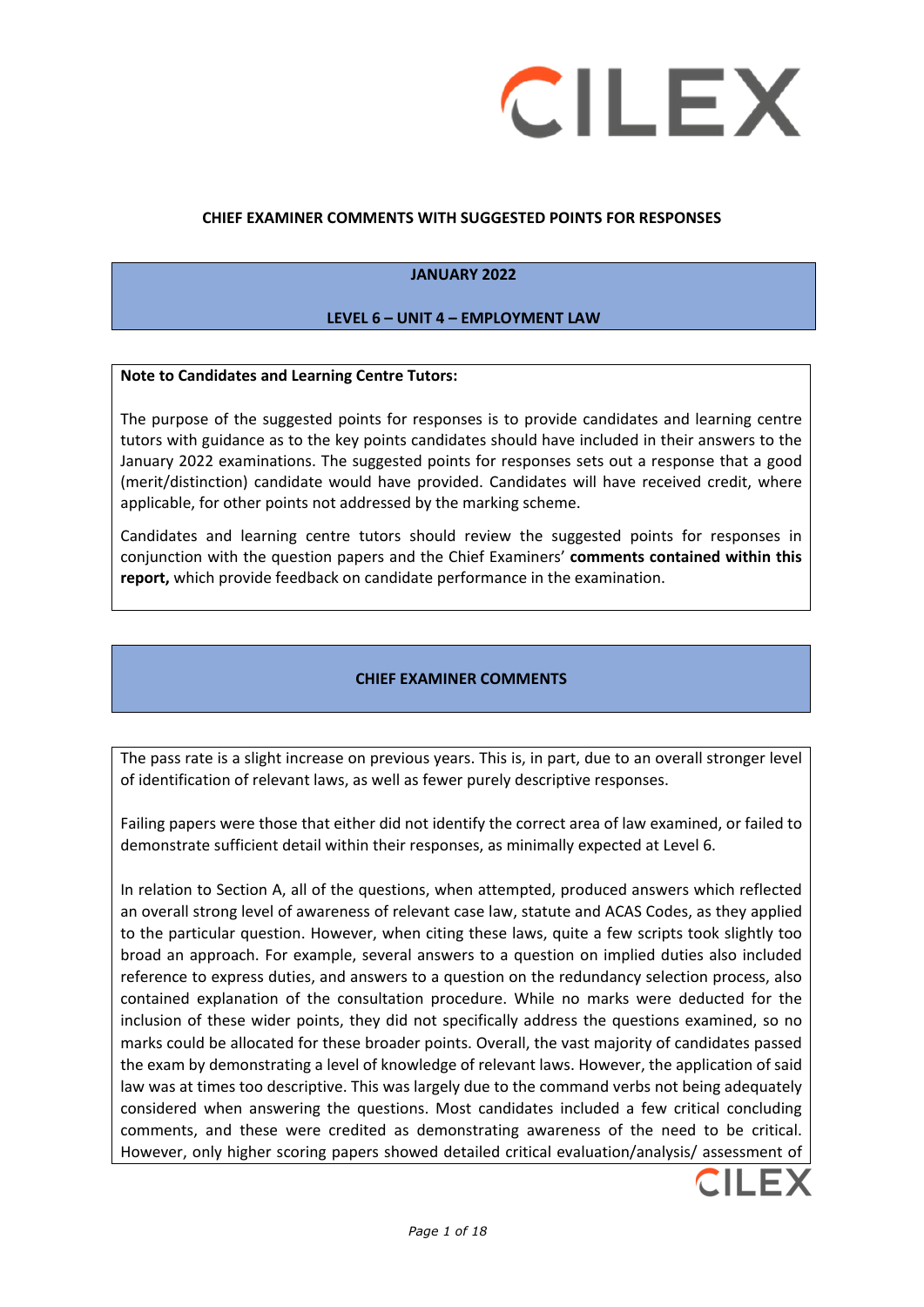the material cited, as examined. Nonetheless, overall, there was a slight improvement than in previous sessions with respect to both citation of relevant law, as well as critical discussion. In particular, while critical aspects could have been more detailed or in depth in most papers, the vast majority of answers did contain some effort to include a critical slant, albeit at times just a few concluding sentences. This nonetheless represented an improvement on prior sessions where many responses were purely descriptive.

In relation to Section B, passing scripts consistently identified the legal issues raised within the scenarios presented. The majority of scripts also cited relevant statute and case law to reinforce their knowledge. The application of law was overall specific to the legal issues raised. However, each of the questions posed contained several points to address. Passing papers tended to identify the fundamental issues and dealt with these by citing relevant statute/case law and reaching overall logical conclusions. Stronger scripts however identified all of the legal issues raised and applied each of these, in detail, to reach balanced and legally supported outcomes. Therefore, the distinction between higher and lower scoring papers was generally found in the level of critical detail, research and application of law.

Overall, the cohort performed very well with not only an increase in passes, but also a generally higher standard of work, in relation to both explanation and application of the law cited.

# **CANDIDATE PERFORMANCE FOR EACH QUESTION**

## **SECTION A**

#### **Question 1**

This was not a particularly popular question with relatively few candidates attempting to answer. Those that did answer this question tended to pass the question by citing relevant law with reference to age discrimination under the EA 2010. The specific EJRA points were also overall identified but could have been expanded upon. Citation of case law was also generally evident in relation to few seminal cases. The critical assessment aspect of the question however tended to be, at best, nominally addressed. Nonetheless, recognition of relevant statute and case law allowed for most candidates to pass the question.

## **Question 2**

This was an extremely popular question with the majority of sitting candidates providing detailed and strong responses. The popularity of the question was likely due to the subject matter, as well as the broad nature of material that could be considered. Answers tended to cite a good range of relevant statute, case law and also made reference to ACAS Codes. However, while critical analysis of the laws cited was overall evident, this analysis was in depth and critical only within higher scoring papers, of which there were several. The candidates who did not score well on this question tended to provide answers that were not sufficiently specific to the question, or very brief and lacking adequate detail.

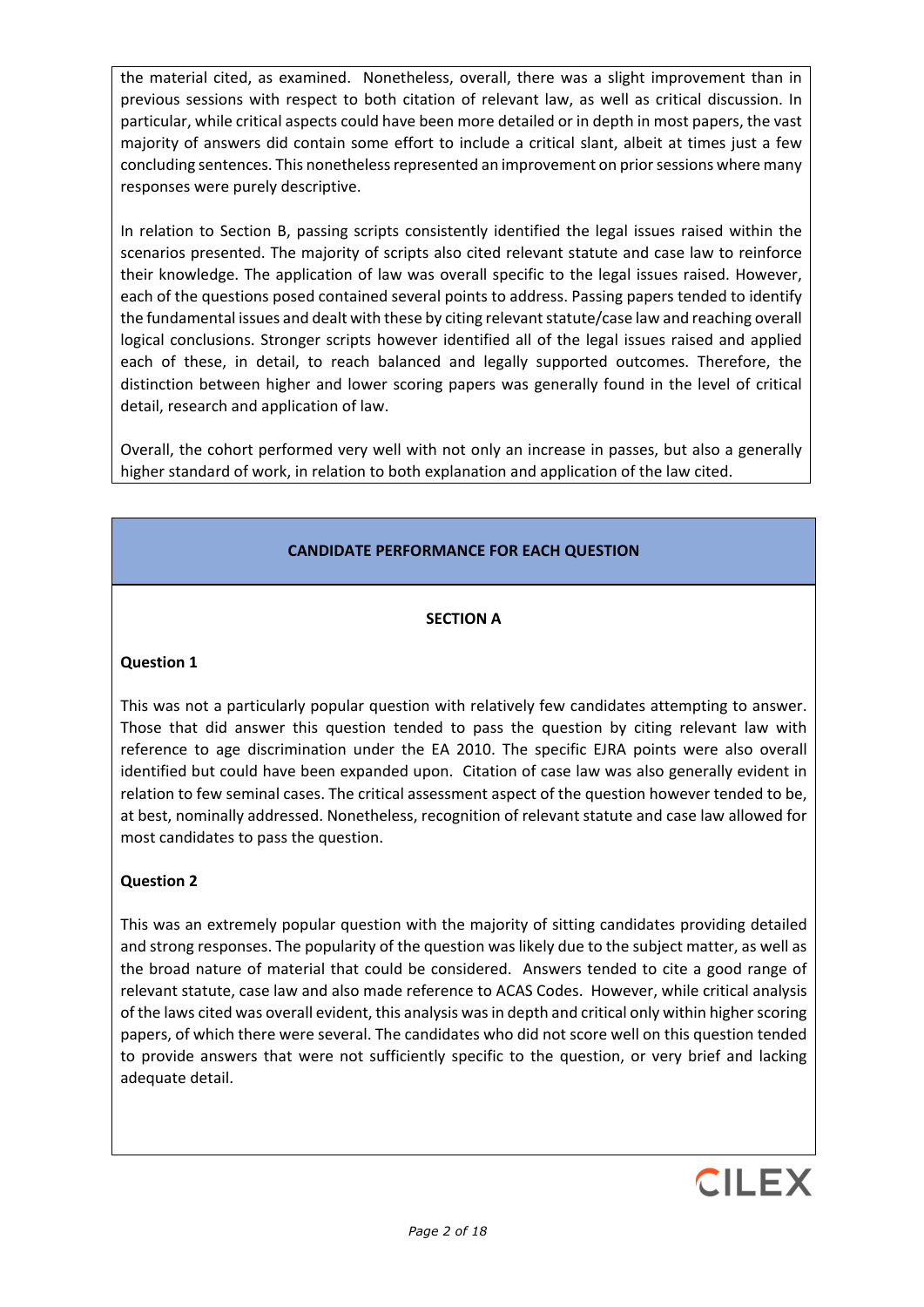## **Question 3**

This was a moderately popular question with the majority of candidates providing good answers with respect to recognition of the duties examined. Citation of supporting case law was overall impressive with respect to the majority of answers. Critical evaluation of the law was not sufficiently found in most papers to support the otherwise good points of law cited. However, there were a few stand out answers containing topical and interesting points of critical commentary.

# **Question 4 (a)**

A moderately popular question. Candidates tended to respond to the 'nature' aspect of the question with relevant, if descriptive, explanation of supporting statute. The 'purpose' element of the question however was only addressed within higher scoring papers.

## **(b)**

The majority of answers cited some relevant statutory provisions. However, there was also reference to broader rights not explicitly examined. The critical assessment aspect of the question was overall attempted by the majority of candidates in the form of a few concluding comments. Very few higher scoring papers provided some interesting points of critical assessment.

## **SECTION B**

# **Question 1(a)**

A moderately popular question. Candidates tended to recognise the relevant areas of law examined but also provided detailed explanation of general surrounding areas of law. Reference to such broader redundancy considerations often detracted from the focal point of the question. Nonetheless, the vast majority of candidates recognised that fair selection process had not been followed. There was also good identification of age discrimination and rights of part time workers. Disability and sex discrimination were noted only in higher scoring papers.

## **(b)**

Most candidates passed this question with recognition and application of statutory unfair dismissal remedies. Only stronger candidates also recognised the potential discrimination legislation remedies.

## **Question 2**

This was a very popular question that produced good results overall. The vast majority of candidates scored very well on this question by identifying the various types of discrimination examined. The identification of supporting statute was also overall specific to the many legal issues raised within the question. In addition to identification of legal issues, the majority of candidates applied the law cited to the specifics of the question in a critical manner. The higher scoring papers also provided supporting case law, further critical detail and noted the various potential liabilities of each party.

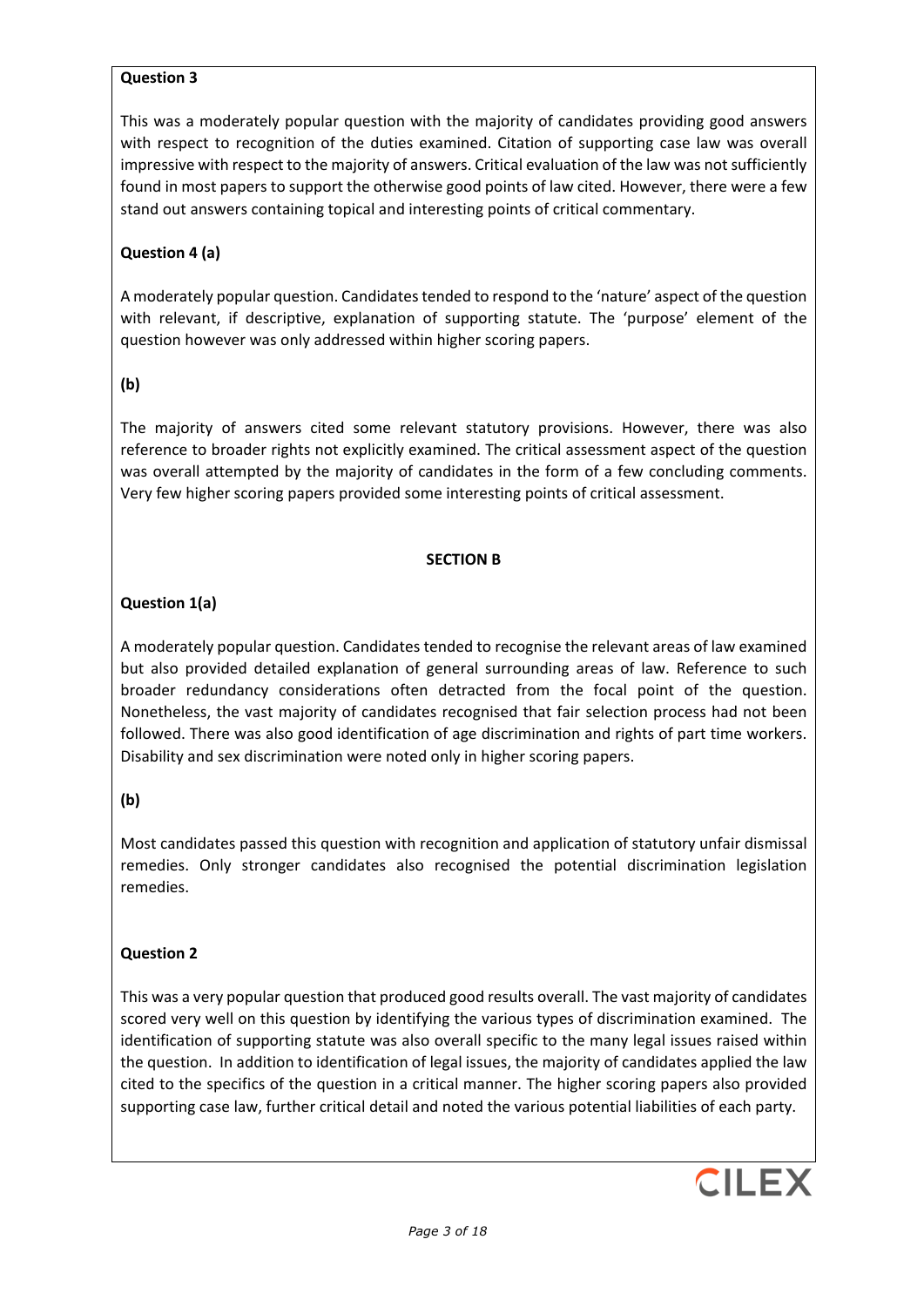## **Question 3(a)**

A moderately popular question. This 5-mark question scored well with the vast majority of candidates recognising the service provision change examined.

#### **(b)**

Most candidates recognised the rights of transferred employees and also noted the potential constructive dismissal claims. This allowed for the majority of candidates to pass the question. Stronger answers also explored ETO reasons, as they applied to the question, as well as finer details, such as harmonisation. Overall, the question was more popular than anticipated and produced better results (the subject matter is not generally favoured).

#### **Question 4**

A moderately popular question which produced overall good answers. There were many statutory breaches examined and the majority of candidates recognised each breach and cited supporting statute. The application of law was generally well reasoned, and the legal issues raised were identified and addressed. Stronger candidates tended to provide more detailed responses, but identification of legal issues was overall consistently evident, with few exceptions. However, the remedies aspect of the question, while noted, was thoroughly considered only in higher scoring papers.

## **SUGGESTED POINTS FOR RESPONSE**

#### **LEVEL 6 – UNIT 4 – EMPLOYMENT LAW**

| <b>Question</b><br><b>Number</b> | <b>Suggested Points for Responses</b>                                                                                                                                                                                                                                                                                                                                                                              | <b>Max</b><br><b>Marks</b> |
|----------------------------------|--------------------------------------------------------------------------------------------------------------------------------------------------------------------------------------------------------------------------------------------------------------------------------------------------------------------------------------------------------------------------------------------------------------------|----------------------------|
| $\mathbf{1}$                     | Responses should include:                                                                                                                                                                                                                                                                                                                                                                                          | 25                         |
|                                  | • Define direct discrimination under the Equality Act 2010<br>• Explain that there is no defence to direct discrimination in relation to<br>any of the EA 2010 protected characteristics, with the exception of age<br>discrimination, s4                                                                                                                                                                          |                            |
|                                  | • Explain indirect discrimination under the EA 2010<br>• Identify the 'proportionate means of achieving a legitimate aim'<br>defence as applicable only to indirect discrimination, with the exception<br>of age discrimination, where it can be a defence to direct discrimination<br>• Identify that compulsory retirement ages are no longer allowed, making<br>the 'proportionate means' defence more relevant |                            |
|                                  | • Define the concept of an 'employer justified retirement age'                                                                                                                                                                                                                                                                                                                                                     |                            |

## **SECTION A**

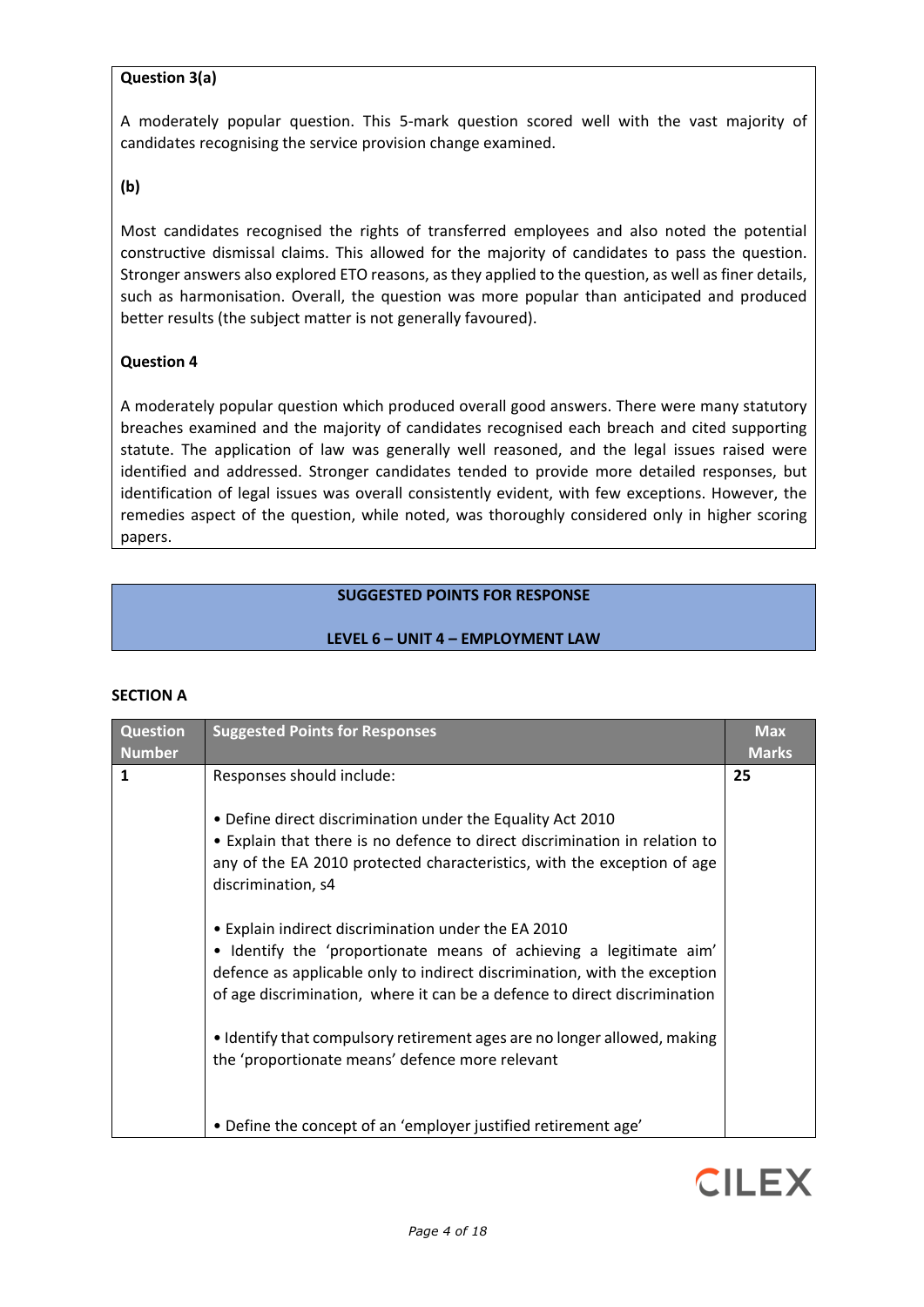|   | • Explain that direct age discrimination can be justified if the employer                                                                                                                                                                                                                                                                                               |          |
|---|-------------------------------------------------------------------------------------------------------------------------------------------------------------------------------------------------------------------------------------------------------------------------------------------------------------------------------------------------------------------------|----------|
|   | can demonstrate that the treatment of the employee was a                                                                                                                                                                                                                                                                                                                |          |
|   | proportionate means of achieving a legitimate aim, s13 EA.                                                                                                                                                                                                                                                                                                              |          |
|   | • Identify various examples of legitimate aims, including but not limited<br>to, physical and mental demands of the post; there must not be an<br>assumption of decline in ability, safety, promotion of diversity in terms of<br>age and race, 'intergenerational fairness'. Succession planning and<br>intergenerational equity have been considered legitimate aims. |          |
|   | • The aim of avoiding the need to dismiss older workers on the grounds<br>of incapacity or underperformance, and related disputes on these type of<br>matters, have also been held to be legitimate aims, Seldon v Clarkson<br>Wright and Jakes (2012), Prof J Pitcher v University of Oxford (2019).                                                                   |          |
|   | • Identify that, even where a legitimate aim is identified, the means must<br>still be proportionate and the employer will need to show that there are<br>no reasonable alternative ways to achieve their aim and that the benefits<br>of this aim significantly outweigh the discriminatory effect.                                                                    |          |
|   | • The employer must be able to show the link between the measure and<br>the specified retirement age, failure to do so could render their policy<br>discriminatory, Prigge and others v Deutsche Lufthansa AG (2011).<br>• Critical assessment of the judicial reasoning within the case laws cited<br>should be consistently evident                                   |          |
|   | • The critical assessment should consider the statement within the<br>question (the EJRA allowing for 'arbitrary removal of older employees').                                                                                                                                                                                                                          |          |
|   | Responses could include:                                                                                                                                                                                                                                                                                                                                                |          |
|   | • ACAS advises that an employer can set an EJRA if there is<br>proportionately on the basis of business and societal needs.                                                                                                                                                                                                                                             |          |
|   | • Staff contracts should clearly state any compulsory retirement age and<br>its reasoning. The age should be regularly reviewed to ensure<br>proportionately and need remains.                                                                                                                                                                                          |          |
|   | Consider the reasons underpinning the need to protect against age<br>discrimination in relation to older workers                                                                                                                                                                                                                                                        |          |
|   | <b>Question 1 Total:</b>                                                                                                                                                                                                                                                                                                                                                | 25 marks |
| 2 | Responses should include:                                                                                                                                                                                                                                                                                                                                               | 25       |
|   | Explain the potentially fair reasons for dismissal, s98 ERA 1996,<br>and how, in addition to any of these reasons, there must<br>evidence of fairness in all the circumstances of the dismissal                                                                                                                                                                         |          |
|   | Explain the importance that the employer acts within a 'band of<br>reasonableness 's98(4). The size and resources of the employer                                                                                                                                                                                                                                       |          |

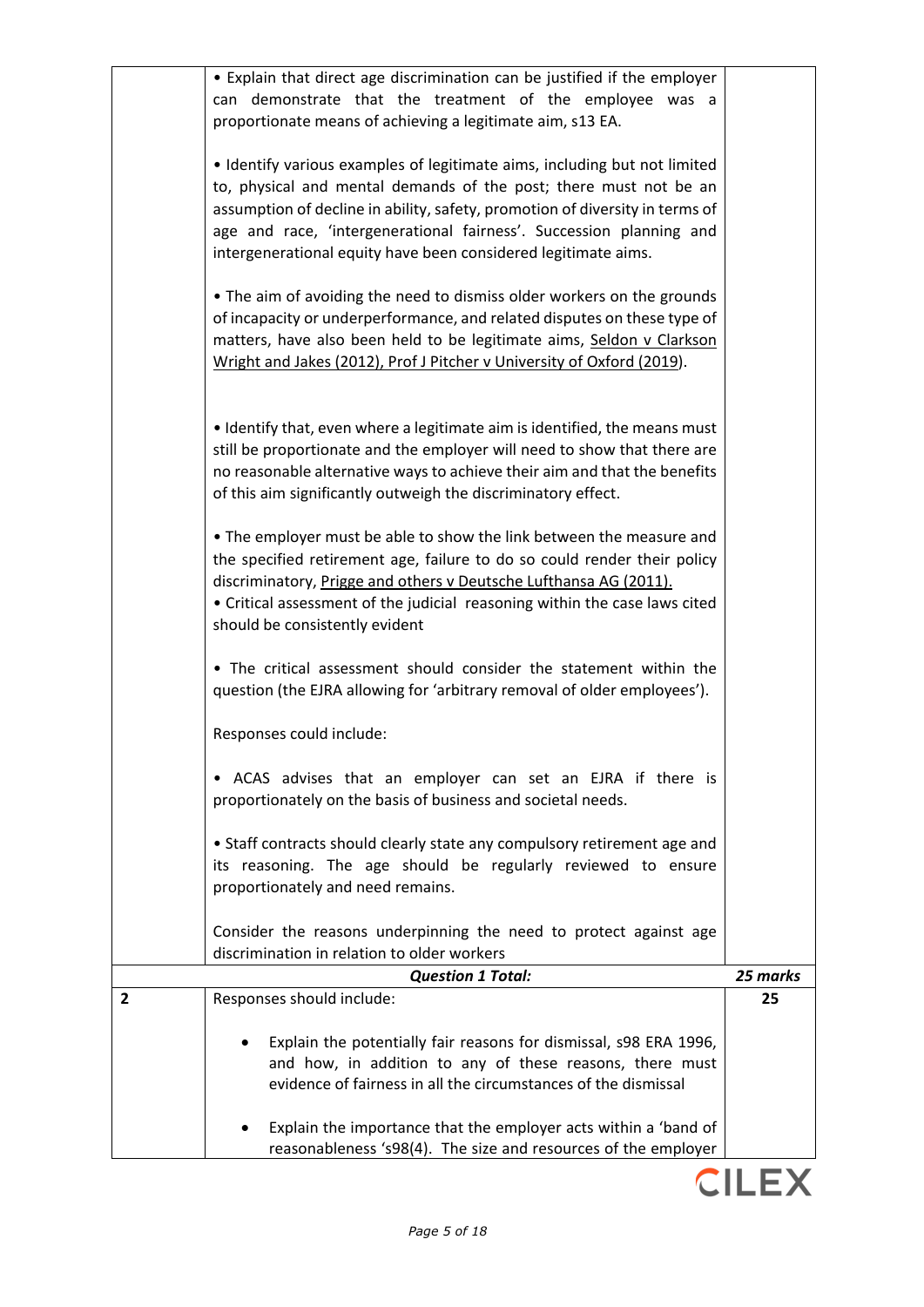| considered<br>reasonable<br>in<br><b>British</b><br>test,<br>responses<br>Telecommunications plc v Daniels (2012).                                                                                                                                                                                                                                                                                                                                               |  |
|------------------------------------------------------------------------------------------------------------------------------------------------------------------------------------------------------------------------------------------------------------------------------------------------------------------------------------------------------------------------------------------------------------------------------------------------------------------|--|
| Fairness can include where the employer genuinely believed the<br>guilty of the<br>employee<br>was<br>misconduct<br>and<br>had<br>reasonable grounds for that belief, appropriate review of<br>circumstances, warnings, seriousness of the allegation upon<br>which the dismissal is based and corresponding level of<br>investigation, , BHS Ltd v Burchell (1978);<br>Sainsburys<br>Supermarkets Ltd v Hitt (2003), Hargreaves v Manchester<br>Grammar (2018). |  |
| Define substantive fairness and the employers need to act within<br>a 'range of reasonable responses'. Cite case law examples of the<br>interpretation of this criteria, including but not limited to HSBS v<br>Madden (2000),                                                                                                                                                                                                                                   |  |
| Explain the relationship between procedural fairness in dismissal<br>and the requirement to follow the ACAS Disciplinary and<br>Grievance Code                                                                                                                                                                                                                                                                                                                   |  |
| Discuss how failure to follow the ACAS Code can result in a finding<br>$\bullet$<br>of a lack of 'fairness' and an unfair dismissal.                                                                                                                                                                                                                                                                                                                             |  |
| Procedural fairness is relevant to determine reasonableness,<br>however, procedural defects will not necessarily render the<br>dismissal unfair (London Central Bus Company Ltd v Manning<br>$(2013)$ .                                                                                                                                                                                                                                                          |  |
| Identify that recent case law reinforces the importance of<br>procedural fairness:                                                                                                                                                                                                                                                                                                                                                                               |  |
| Molloy v Liverpool Community Health Trust (2016) even a<br>'minor' procedural defect could result in a finding of unfair<br>dismissal. Evans v London Borough of Brent (2020) unfair<br>dismissal due to lack of procedural fairness despite there being<br>no chance of compensation, in interests of justice to still find<br>the procedure unfair                                                                                                             |  |
| Responses could include:                                                                                                                                                                                                                                                                                                                                                                                                                                         |  |
| Explain the qualifying criteria for a claim of potentially unfair<br>dismissal under s94 ERA 1996                                                                                                                                                                                                                                                                                                                                                                |  |
| Distinguish between procedural and substantive fairness and<br>explain the relevance of both standards in determining a finding<br>of unfair dismissal.                                                                                                                                                                                                                                                                                                          |  |
| An employer should also have a policy on dismissal procedure<br>that reflects legal standards. This would reinforce a fair process.                                                                                                                                                                                                                                                                                                                              |  |
|                                                                                                                                                                                                                                                                                                                                                                                                                                                                  |  |

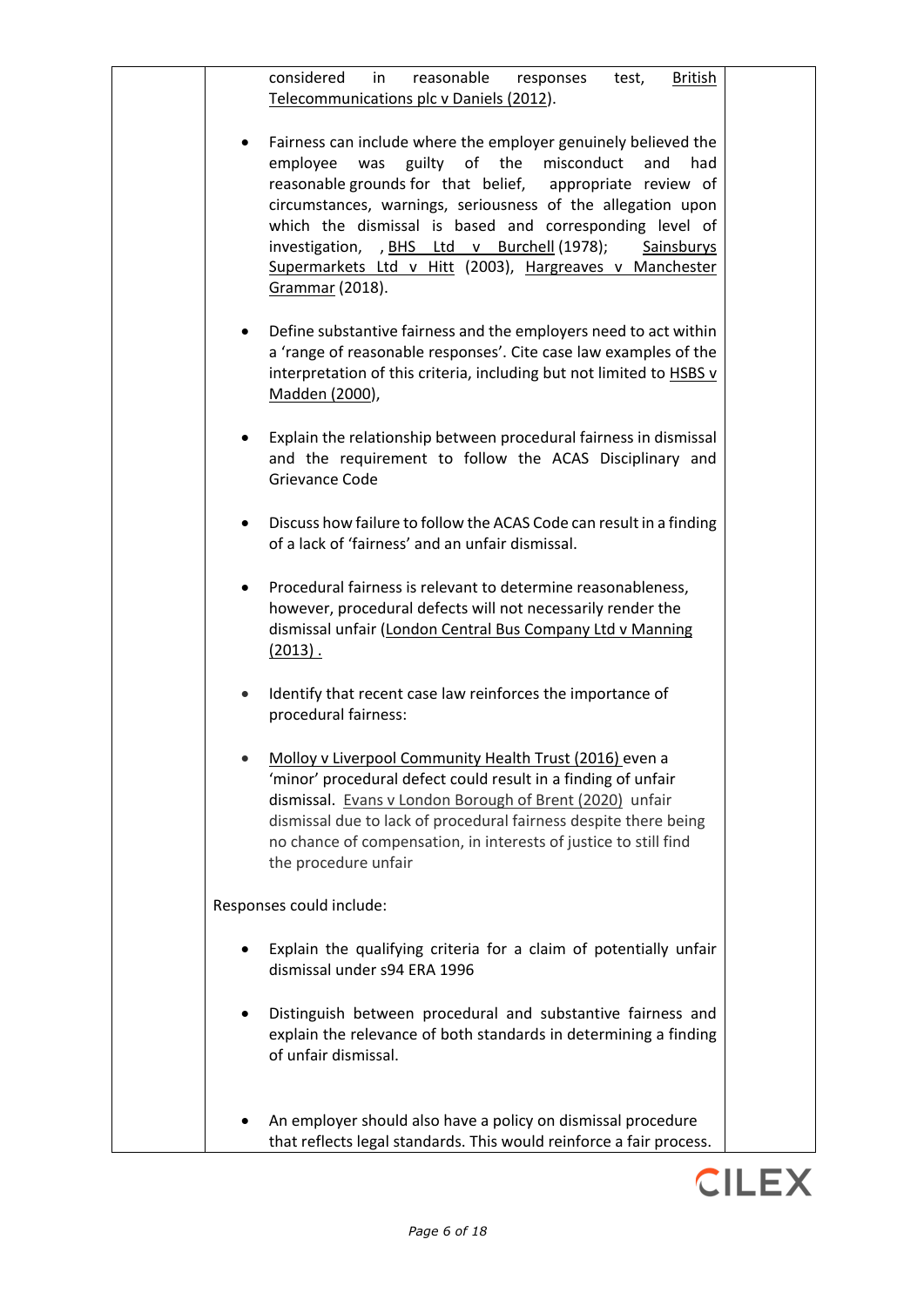|   | The tribunal must consider whether the employers actions were<br>reasonable and therefore 'fair' in all the circumstances, not<br>whether they would have 'done things differently'.<br>Tribunal can consider substantive and procedural unfairness<br>٠<br>separately or interrelated in determining fairness.                                                       |              |
|---|-----------------------------------------------------------------------------------------------------------------------------------------------------------------------------------------------------------------------------------------------------------------------------------------------------------------------------------------------------------------------|--------------|
|   | <b>Question 2 Total:</b>                                                                                                                                                                                                                                                                                                                                              | 25 marks     |
| 3 | Responses should include:                                                                                                                                                                                                                                                                                                                                             | 25           |
|   | • Define an implied term as distinct from an express term                                                                                                                                                                                                                                                                                                             |              |
|   | • Explain the purpose of implying terms into every employment contract<br>as a means of regulating the employee-employer relationship                                                                                                                                                                                                                                 |              |
|   | . Identify the initial 'business efficacy' purpose underlying implied terms<br>• Explain how this purpose has developed to reflect the power imbalance<br>in the employer-employee dynamic and the need for implied terms to<br>protect the employee                                                                                                                  |              |
|   | • Evaluate whether case law reasoning has developed to acknowledge<br>implied terms covering many aspects of employee welfare, including but<br>not limited to:<br>• Identify longer standing duties, such as the duty to pay wages, remain                                                                                                                           |              |
|   | even when there is no duty to provide work, Way v Latilla (1937).<br>. No duty to provide work unless exceptions apply; damage to reputation<br>or publicity, reduction of an employee's actual or potential earnings or<br>their ability to have a reasonable opportunity to maintain skills.<br>. No duty to provide a reference but a duty to show due care if one |              |
|   | provided, Spring v Guardian Assurance plc (1994) Harris v Trustee<br>Savings Bank plc (2000), and a reference cannot be withheld on<br>discriminatory basis                                                                                                                                                                                                           |              |
|   | • The implied term of mutual trust and confidence has been extended to<br>include harassing, abusive, derogatory or humiliating language or<br>practices, Ogilvie v Neyrfor-Weir Ltd (2003)<br>• An objective standard is taken by the courts in determining breach of                                                                                                |              |
|   | the duty of mutual trust, Malik v BCCI (1997).<br>• There is a common law implied duty to provide a safe plant, a safe<br>system of work and safe colleagues, Wilsons & Clyde Coal Co Ltd v                                                                                                                                                                           |              |
|   | English (1937).<br>• Identify that this duty has developed to include an employer's implied<br>duty to exercise reasonable care in protecting the health and safety of<br>the worker. Including a safe operating system with sufficient<br>precautions, warnings and protective materials and equipment.                                                              |              |
|   |                                                                                                                                                                                                                                                                                                                                                                       | <b>CILEX</b> |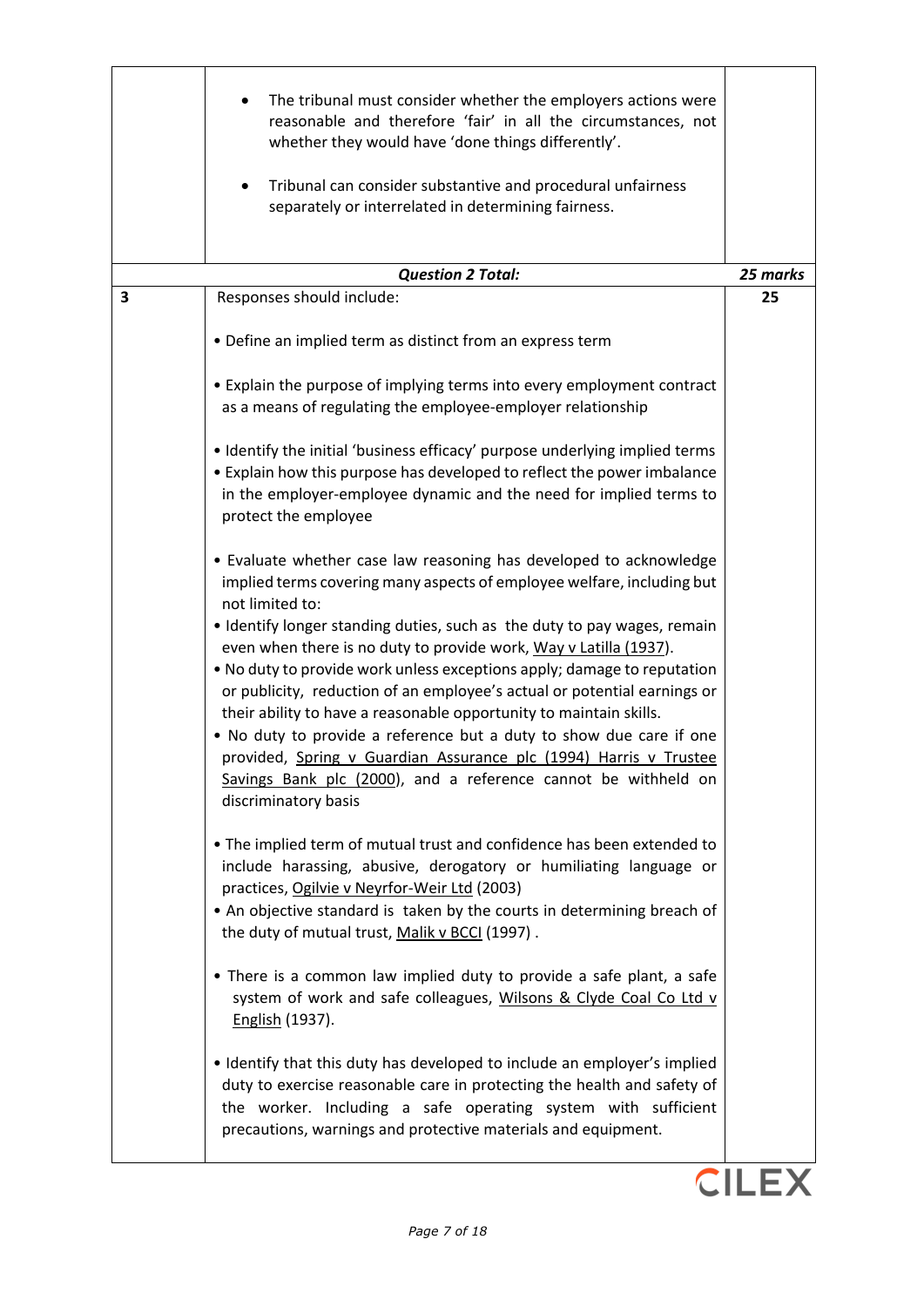|      | • The employer also has a duty to warn the employee of the specific<br>dangers involved in the task and instruct them to wear the protective                                                                                                                                                                                         |          |
|------|--------------------------------------------------------------------------------------------------------------------------------------------------------------------------------------------------------------------------------------------------------------------------------------------------------------------------------------|----------|
|      | gear at all times, Pape v Cumbria County Council (1991).                                                                                                                                                                                                                                                                             |          |
|      | • The employer has an Implied duty of the provision of proper<br>information so employee aware of their rights, in relation to benefits<br>and pensions, disciplinary rules and consequences of breach of rules,<br>Scally v Southern Health and Social Services Board (1991); Crossley v<br>Faithful and Gould Holdings Ltd (2004). |          |
|      | • Case law governing employee health appears to have developed to<br>protect a broader definition of 'health'. An implied term overrides the<br>express term when employees health is at risk, Johnstone v Bloomsbury<br>Health Authority (1991).                                                                                    |          |
|      | • The employees physical and, more recently, mental health, must be<br>protected against work related stress and psychiatric injury and<br>employers will be liable for word-induced mental illness, if foreseeable,<br>Northumberland CC (1995); Barber v Somerset County Council (2004).<br>Sutherland v Hatton (2002)             |          |
|      | • Critical evaluation of the cases cited should be consistently evident and<br>in line with the statement in the question. Any reasoned evaluation of<br>the law will be credited.                                                                                                                                                   |          |
|      | Responses could include:                                                                                                                                                                                                                                                                                                             |          |
|      | • Identify that an employer may be vicariously liable for the actions of an<br>employee where that individual harms another employee. This allows<br>the wronged employee to seek damages from 'deepest pockets'.<br>Walker v Northumberland County Council (1995) an employer could                                                 |          |
|      | be liable in contract and/or tort for work-related stress.<br>Common law implied duties governing employee health and safety<br>are reinforced in statute.                                                                                                                                                                           |          |
|      | Common law duty in relation to health and safety at work has                                                                                                                                                                                                                                                                         |          |
|      | increased in significance as an action for breach of statutory duty in<br>relation to regulations under s47 HSWA not available for events                                                                                                                                                                                            |          |
|      | after September 2013.                                                                                                                                                                                                                                                                                                                |          |
|      | <b>Question 3 Total:</b>                                                                                                                                                                                                                                                                                                             | 25 marks |
| 4(a) | Responses should include:                                                                                                                                                                                                                                                                                                            | 8        |
|      | Explain that the relevant statutory provisions apply equally to<br>married and cohabiting couples, heterosexual and same sex                                                                                                                                                                                                         |          |
|      | couples.                                                                                                                                                                                                                                                                                                                             |          |
|      | Identify the Paternity Leave provisions ss 80A-E of the ERA 1996<br>٠                                                                                                                                                                                                                                                                |          |
|      | and the Paternity and Adoption Leave Regulations 2002 (as                                                                                                                                                                                                                                                                            |          |
|      | amended), provide guidance on eligibility for paternity leave.                                                                                                                                                                                                                                                                       |          |
|      | Explain the requirements for paternity leave entitlement:                                                                                                                                                                                                                                                                            |          |
|      | employee, 26 continuous weeks service with the same employer<br>by the end of the 15th week before the child is expected to be                                                                                                                                                                                                       |          |
|      | born or adopted, and have a relationship with the new born or                                                                                                                                                                                                                                                                        |          |
|      |                                                                                                                                                                                                                                                                                                                                      |          |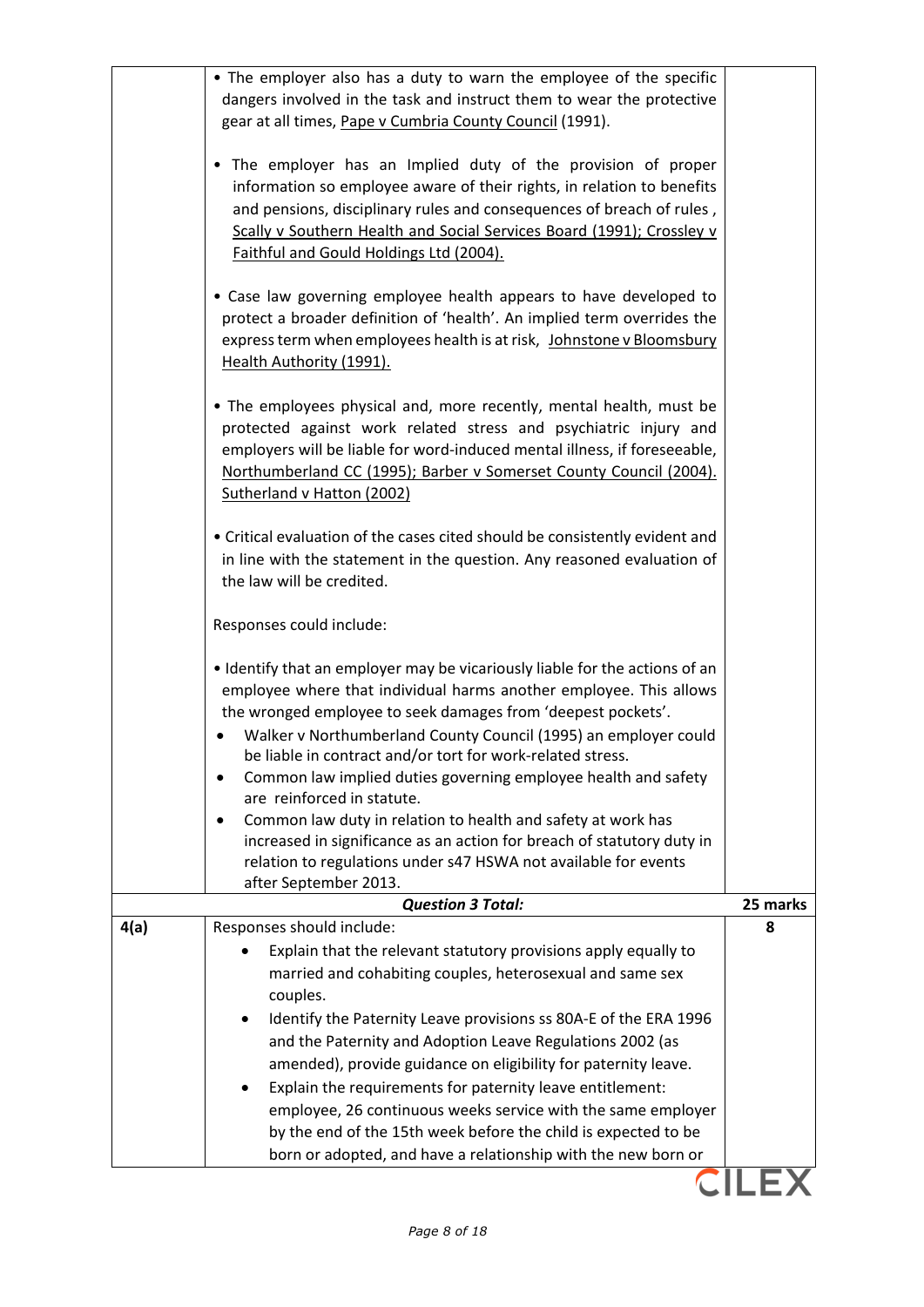|      | newly adopted child and the mother or the adoptive parent;                                                                                |    |
|------|-------------------------------------------------------------------------------------------------------------------------------------------|----|
|      | and expect to be parenting the new-born child or child placed                                                                             |    |
|      | for adoption. At 15 weeks, the employee must inform their                                                                                 |    |
|      | employer of the due date and when they want their leave to                                                                                |    |
|      | start.                                                                                                                                    |    |
|      | Explain the entitlement to paid ordinary paternity leave - meet<br>$\bullet$                                                              |    |
|      | qualifying criteria and earn at least the lower limit for national                                                                        |    |
|      | insurance.                                                                                                                                |    |
|      | Ordinary paternity leave entitles the individual to be paid the                                                                           |    |
|      | lower statutory rate per week and 90% of their average weekly                                                                             |    |
|      | earnings during the paternity leave, Statutory Paternity Pay,                                                                             |    |
|      | Social Security Contributions and Benefits Act 1992.                                                                                      |    |
|      | The employee can choose to take either one- or two-weeks<br>$\bullet$                                                                     |    |
|      | leave taken consecutively and within 56 days of the birth or                                                                              |    |
|      | adoption.                                                                                                                                 |    |
|      | Credit any reasoned explanation of purpose of the legislation,                                                                            |    |
|      | including but not limited to: legislation governing paternity                                                                             |    |
|      | leave attempts to redress apparent 'gender imbalances' in                                                                                 |    |
|      | parental leave.                                                                                                                           |    |
|      | However, 'qualifying criteria', especially NI contributions, may<br>$\bullet$                                                             |    |
|      | prohibit individuals on a very low income from accessing the                                                                              |    |
|      | rights.                                                                                                                                   |    |
|      |                                                                                                                                           |    |
|      | Responses could include:                                                                                                                  |    |
|      | Employee who has taken paternity leave has the right to return                                                                            |    |
|      | to the same job and are protected from detriment for exercising                                                                           |    |
|      | this right to leave.                                                                                                                      |    |
| 4(b) | Responses should include:                                                                                                                 | 17 |
|      |                                                                                                                                           |    |
|      | Explain the aim of shared parental leave in redressing gender                                                                             |    |
|      | imbalances in paternal leave, with a specific focus on the rights                                                                         |    |
|      | given in the first year of having or adopting a child.                                                                                    |    |
|      | Identify the relevant statute of the Shared Parental Leave                                                                                |    |
|      | Regulations (2014) and explain the qualifying criteria for shared                                                                         |    |
|      | parental leave under this legislation                                                                                                     |    |
|      |                                                                                                                                           |    |
|      | The child's mother or adoptive parent must be eligible for                                                                                |    |
|      | maternity leave, pay or allowance or adoption leave or pay.<br>The employee seeking shared parental leave, either the mother<br>$\bullet$ |    |
|      | or partner, must meet the 'continuity of employment test':                                                                                |    |
|      | worked for the employer continuously for at least 26 weeks by                                                                             |    |
|      | the end of the 15th week before the due date, still be employed                                                                           |    |
|      | by the employer while they take shared parental leave, give the                                                                           |    |
|      | employer eight weeks' notice of intention to take the leave and                                                                           |    |
|      | provide a declaration that their partner meets the employment                                                                             |    |
|      | and income requirements which allow the employee to receive                                                                               |    |
|      | shared parental leave.                                                                                                                    |    |
|      |                                                                                                                                           |    |

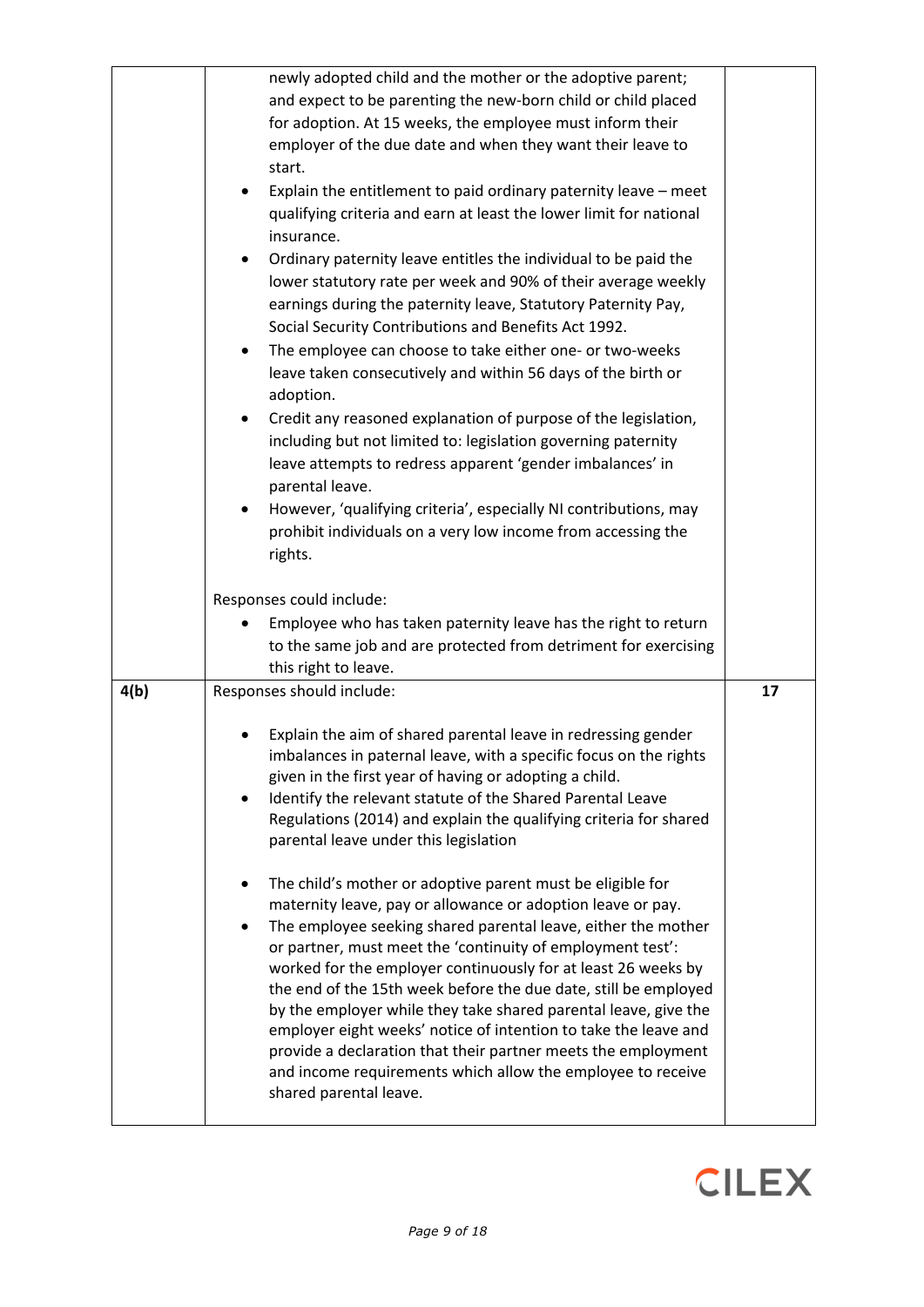| Critical assessment of protection given to mothers, including but<br>$\bullet$            |  |
|-------------------------------------------------------------------------------------------|--|
| not limited to:                                                                           |  |
| Leave only given in the first year after birth or adoption                                |  |
| Notice requirements have been criticised as being overly<br>$\bullet$<br>complex          |  |
| The opportunity to share leave is available only to those who<br>$\bullet$                |  |
| already have a steady income and meet certain tests connected<br>to their employment.     |  |
| This may result in lack of accessibility to those with a non -<br>$\bullet$               |  |
| traditional working pattern and partners on a low income.                                 |  |
| The statute does not recognise parents who do not have a<br>$\bullet$                     |  |
| partner, they are unable to share leave with anyone other than<br>a recognised 'partner'. |  |
| A mother must take a minimum of two weeks maternity leave                                 |  |
| following birth - four if she works in a factory - whether the                            |  |
| remainder of her leave is shared or not.                                                  |  |
| This suggests that the legislation, while facilitating shared<br>$\bullet$                |  |
| parental responsibilities, nonetheless recognises the need for                            |  |
| leave immediately following the birth of a child and the need to                          |  |
| avoid placing pressure on females to share leave after giving                             |  |
| birth.                                                                                    |  |
| Maternity leave should not be compared with shared parental                               |  |
| leave in terms of payment or discrimination, Ali v Capita                                 |  |
| Customer Management Ltd (2019); Hextall v Chief Constable of                              |  |
| Leicestershire Police (2019) EWCA Civ 900 Hextall v Chief                                 |  |
| Constable of Leicestershire Police.                                                       |  |
| However, this 'disparity' in payment may deter some males or<br>$\bullet$                 |  |
| partners from taking shared parental leave, defeating the                                 |  |
| purpose of the legislation.                                                               |  |
| Responses could include:                                                                  |  |
| Any reasoned critical assessment                                                          |  |
| Any further case law examples                                                             |  |
| <b>Question 4 Total: 25 marks</b>                                                         |  |

# **SECTION B**

| Question<br><b>Number</b> | <b>Suggested Points for Responses</b>                                                                                                                                                                                                                                                                                                                                                                                                              | <b>Max</b><br><b>Marks</b> |
|---------------------------|----------------------------------------------------------------------------------------------------------------------------------------------------------------------------------------------------------------------------------------------------------------------------------------------------------------------------------------------------------------------------------------------------------------------------------------------------|----------------------------|
| 1(a)                      | Responses should include:<br>Explain that there has been a redundancy situation under<br>$\bullet$<br>Section 139 Employment Rights Act (ERA) 1996, therefore a fair<br>selection process is required.<br>The selection process should include an employer requesting<br>$\bullet$<br>volunteers for redundancy.<br>Selection for the redundancy pool must be reasonable in the<br>$\bullet$<br>circumstances, Capita Hartshead Ltd v Byard (2012) | 17                         |

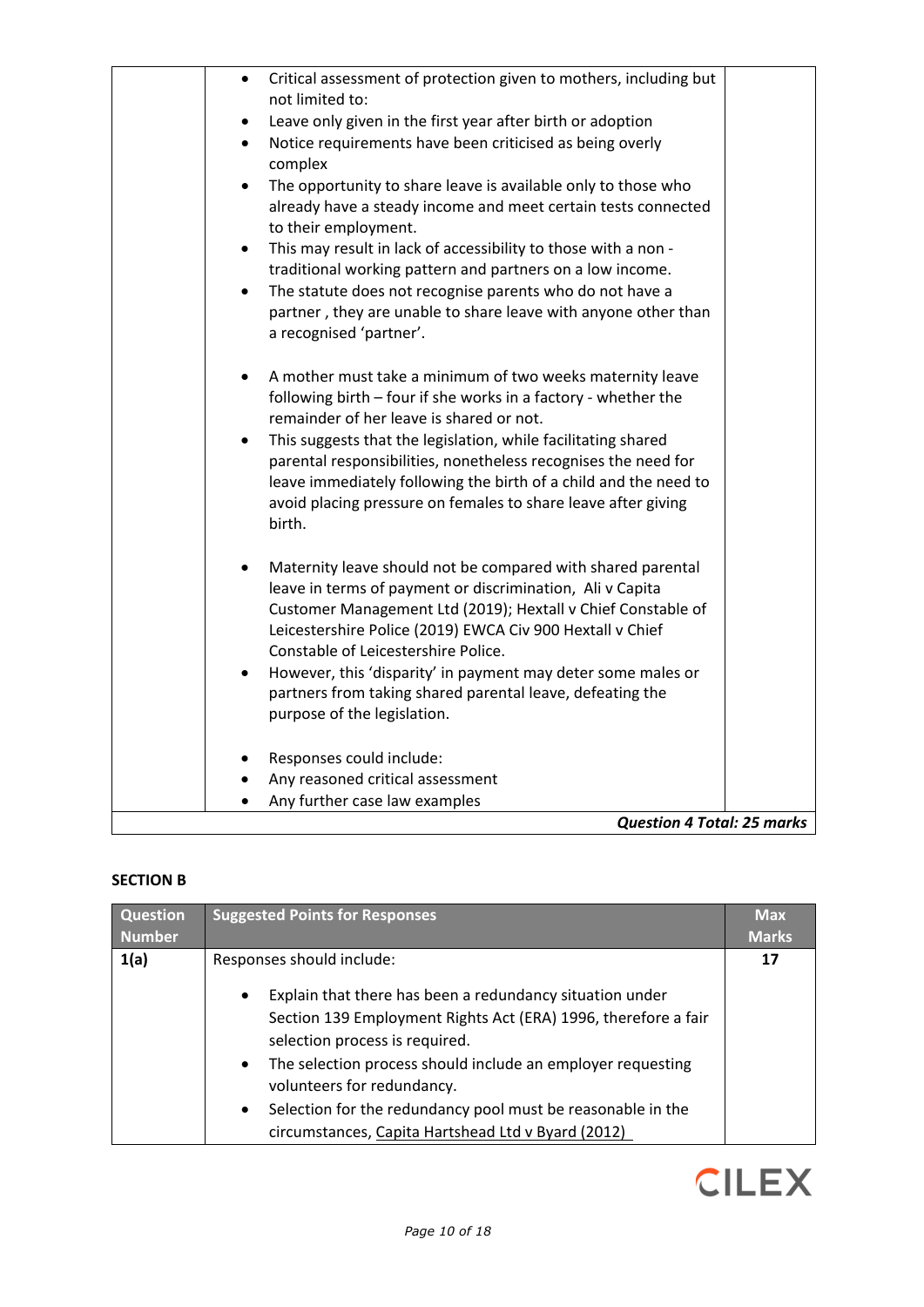| The employer must use a fair and objective way of selecting<br>$\bullet$                                    |  |
|-------------------------------------------------------------------------------------------------------------|--|
| persons for redundancy and demonstrate the following: the                                                   |  |
| basis of the selection process, Cox v Wildt Mellor Bromley                                                  |  |
| Ltd (1978) and how it was applied in practice, Protective<br>Services (Contracts) Ltd v Livingstone (1992). |  |
|                                                                                                             |  |
| Edward:                                                                                                     |  |
| An employee's attendance record may be considered in                                                        |  |
| selection for redundancy. However, the employer must not                                                    |  |
| consider any absence related to disability.                                                                 |  |
| The selection procedure must be non-<br>٠                                                                   |  |
| discriminatory, Whiffen v Milham Ford Girls School (2001).                                                  |  |
| Severe asthma can be classed as a disability if affects day to day                                          |  |
| living, s6 Equality Act 2010. Credit any reasoned conclusion on                                             |  |
| this point.                                                                                                 |  |
|                                                                                                             |  |
| The employers opinion/value judgement as to the viability of                                                |  |
| employees, including assimilation with other employees, is not                                              |  |
| an objectively measurable selection criteria, (Williams<br>v Compair Maxam (1982)                           |  |
| The Equality Act 2010 s4 age is a protected characteristic and<br>$\bullet$                                 |  |
| should not be a consideration in the redundancy selection                                                   |  |
| procedure.                                                                                                  |  |
| Seniority may be considered but should not be the only reason                                               |  |
| for selection for redundancy, Hobson v Park                                                                 |  |
| Brothers 1973, Farthing v Midland House Stores (1974).                                                      |  |
|                                                                                                             |  |
| Betty does not appear to have followed proper procedure when                                                |  |
| selecting Edward for redundancy.                                                                            |  |
|                                                                                                             |  |
| Latisha:                                                                                                    |  |
|                                                                                                             |  |
| Selection on 'last in first out' basis is fair, although not in                                             |  |
| isolation, Anderson v Pringle of Scotland Ltd (1998).                                                       |  |
| Length of service may be one criteria for selection for                                                     |  |
| redundancy but cannot be the only basis for selection as it may                                             |  |
| result in age discrimination.                                                                               |  |
| The 'last in, first out' (LIFO) basis is only acceptable if it can be<br>٠                                  |  |
| objectively justified and seniority is only one factor among many                                           |  |
| considered in selection for redundancy, Hobson v Park                                                       |  |
| Brothers (1973).).                                                                                          |  |
|                                                                                                             |  |
| The LIFO approach may also be potentially indirectly                                                        |  |
| discriminatory against women as they are more likely to work                                                |  |
| part time and therefore have less service, Clarke v Eley (1982).                                            |  |

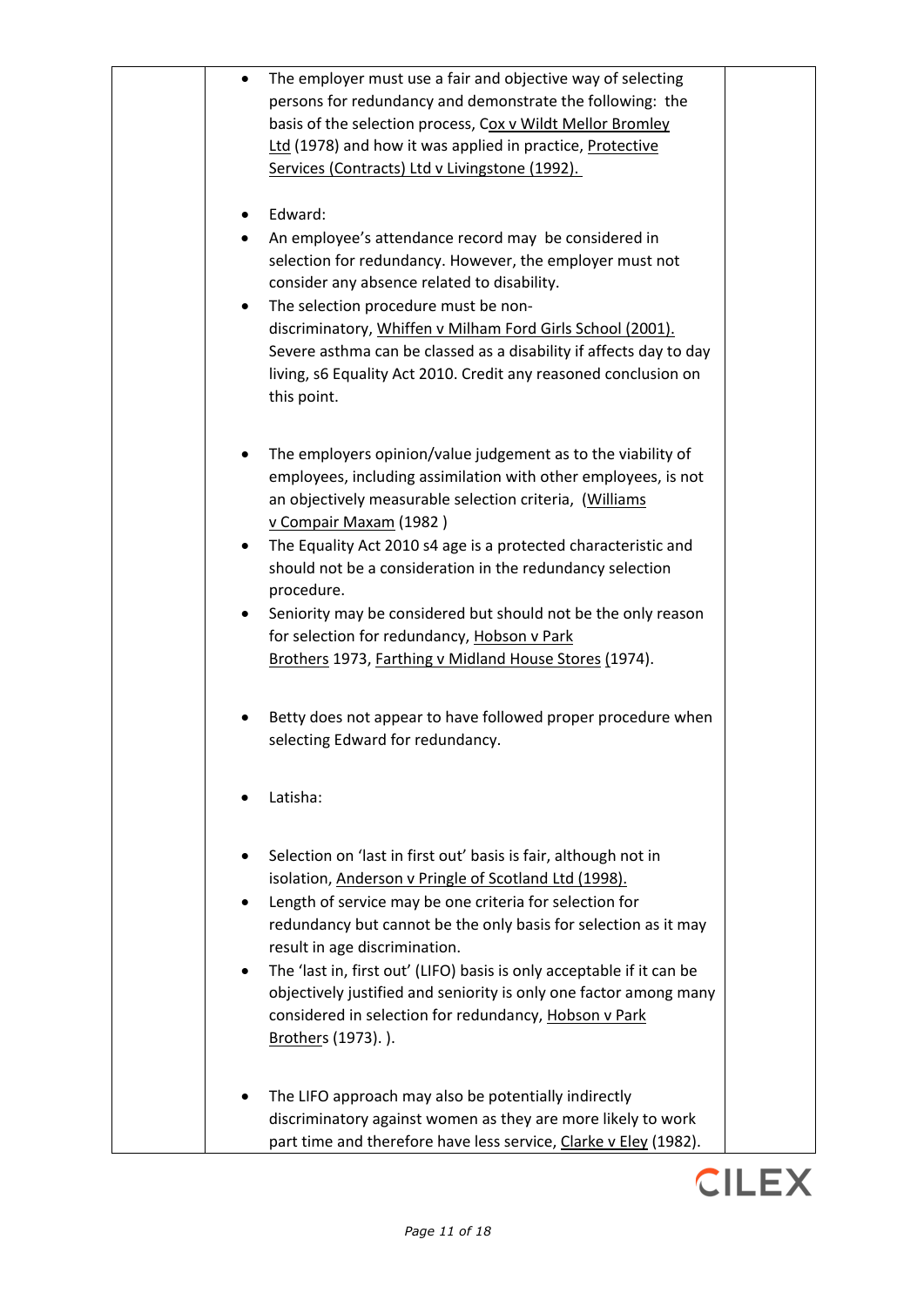|      | Karthik:<br>Identify that the Equality Act 2010 prohibits discrimination on<br>the basis of disability, s15. Protection from discrimination is a |                |
|------|--------------------------------------------------------------------------------------------------------------------------------------------------|----------------|
|      |                                                                                                                                                  |                |
| 2    | <b>Question 1 Total:</b><br>Responses should include:                                                                                            | 25 marks<br>25 |
|      | (2006).                                                                                                                                          |                |
|      | payment.<br>Compensatory award to cover actual loss is only, Langley v Burlo                                                                     |                |
|      | of a week's pay is subject to the maximum statutory redundancy                                                                                   |                |
|      | backwards from the date of the redundancy, and the calculation                                                                                   |                |
|      | week's pay for each full year the employee was aged 41 years<br>or older. The length of service is capped at 20 years, counting                  |                |
|      | for each full year they were aged 22 to 41 years, one and half                                                                                   |                |
|      | for each full year the employee was under 22, one week's pay                                                                                     |                |
|      | Explain how the basic award will be calculated: half a week's pay                                                                                |                |
|      | Responses could include:                                                                                                                         |                |
|      | (Latisha) are the protected characteristics upon which<br>discrimination may have occurred.                                                      |                |
|      | There may also be penalties under the Equality Act 2010 if the<br>redundancy procedure is discriminatory; age (Edward) and sex                   |                |
|      | Sunderland v Drossou (2017).                                                                                                                     |                |
|      | The employee has a duty to mitigate their losses, University of                                                                                  |                |
|      | 52 weeks gross pay or a statutory amount that increases each<br>year.                                                                            |                |
|      | This payment is also subject to a maximum statutory amount of                                                                                    |                |
|      | expenses reasonably incurred, as well as any benefit lost.                                                                                       |                |
|      | If the redundancy was unfair, there will be an additional right to<br>compensation under s123 ERA. This includes loss suffered and               |                |
|      |                                                                                                                                                  |                |
|      | compensation of a basic award and a compensatory award.                                                                                          |                |
|      | Reinstatement, an order of reengagement and an order for                                                                                         |                |
|      | Remedies under ERA s.112 and Trade Union and Labour<br>٠<br>Relations (Consolidation) Act 1992 (TULRCA) s.157(1)                                 |                |
|      | treated as an unfair dismissal.                                                                                                                  |                |
|      | Failure to follow proper procedure results in a redundancy being                                                                                 |                |
| 1(b) | Responses should include:                                                                                                                        | 8              |
|      | indiscriminatory.                                                                                                                                |                |
|      | redundancy is clear, objectively measurable and                                                                                                  |                |
|      | Responses could include:<br>The employer must show that the basis for selection for                                                              |                |
|      |                                                                                                                                                  |                |
|      | Betty does not appear to have followed a proper procedure<br>$\bullet$<br>when selecting Latisha for redundancy.                                 |                |
|      |                                                                                                                                                  |                |

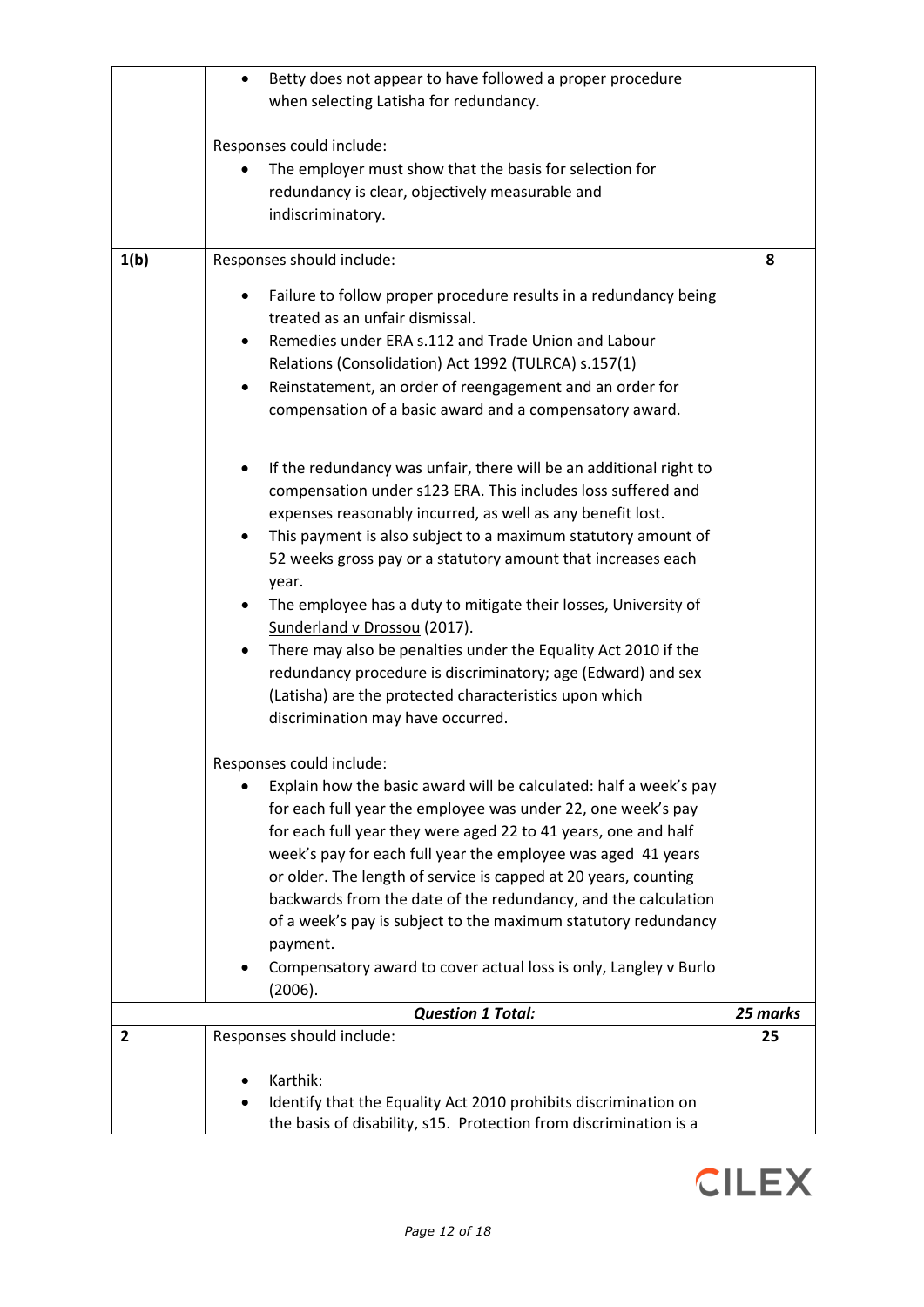| day one right, Karthik is protected despite having 'just recently<br>joined the company'.                                                                                                                                                                                                                                        |  |
|----------------------------------------------------------------------------------------------------------------------------------------------------------------------------------------------------------------------------------------------------------------------------------------------------------------------------------|--|
| Explain that s6 EA 2010 defines disability as a physical or mental<br>٠<br>impairment having a substantial and long term adverse effect<br>on an individual's ability to carry out their normal day-to-day<br>activities.                                                                                                        |  |
| Substantial means more than minor by reference to what the<br>$\bullet$<br>individual could do with or without the impairment, Paterson v<br>Metropolitan Police Commissioner (2007).<br>Long term impairment means at least 12 months, or likely to last<br>$\bullet$<br>the rest of the person's life.                         |  |
| Explain that Karthik's depressive bout appears to meet the<br>٠<br>definition of a disability: he takes medication and had attended<br>counselling for several years, suggesting the condition is long<br>term and affects his day to day life.                                                                                  |  |
| Once the employer is aware of the employees disability, legal<br>obligations apply, EA 2010, Baldeh v Churches Housing<br>Association (2019). Melinda is aware of Karthik's condition.                                                                                                                                           |  |
| EA 2010 ss39(5) and 20 an employer is required to make<br>٠<br>reasonable adjustments for disabled employees once they are<br>aware of the disability and a request for adjustment has been<br>made. The employee should not be expected to contribute to<br>the costs of any adjustment.                                        |  |
| Identify that the courts take a wide definition of reasonable<br>adjustment, Chief Constable of South Yorkshire Police v Jelic<br>(2010). Furthermore, the degree the employee would benefit<br>from the adjustment is balanced against budgetary<br>considerations, Cordell v Foreign and Commonwealth Office<br><u>(2011).</u> |  |
| Explain that the cost restrictions raised by Melinda are unlikely<br>'reasonable' refusal in the circumstances. Furthermore, the<br>duration of Karthik's employment and his unwillingness to<br>contribute to costs are not relevant considerations<br>in.<br>determining a reasonable adjustment.                              |  |
| Heather:                                                                                                                                                                                                                                                                                                                         |  |
| Equality Act 2010 (disability) Regulations 2010 excludes certain                                                                                                                                                                                                                                                                 |  |
| conditions from being considered a disability under the law.                                                                                                                                                                                                                                                                     |  |
| Drug and alcohol addiction are excluded.                                                                                                                                                                                                                                                                                         |  |
| However, if the addiction causes severe impairment, these<br>symptoms may be recognised as a disability.                                                                                                                                                                                                                         |  |
| It does not appear Heather's 'headache' meets this definition.                                                                                                                                                                                                                                                                   |  |
| Any reasoned conclusion credited.                                                                                                                                                                                                                                                                                                |  |

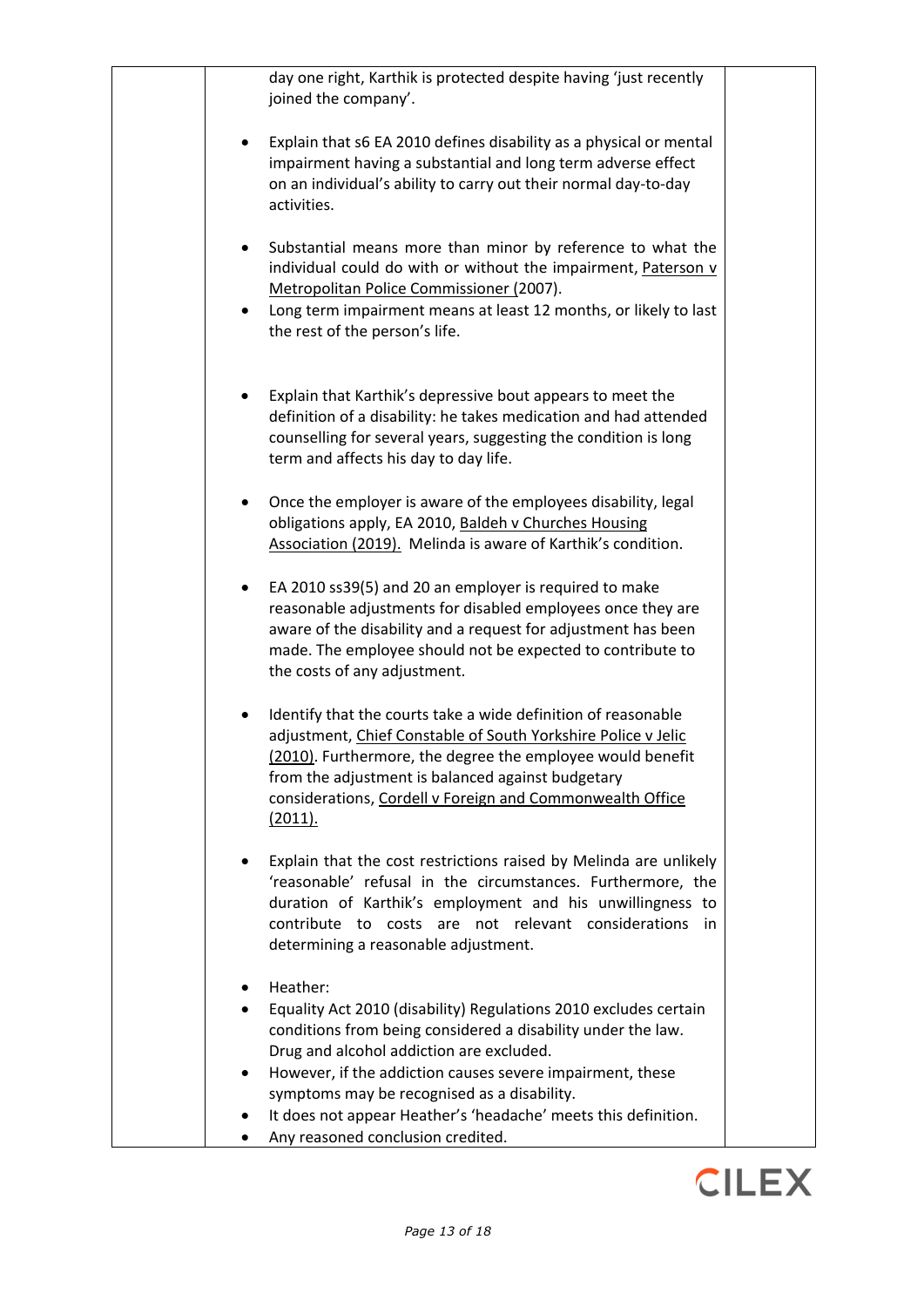|      | Identify s27 EA 2010 victimisation as a form of discrimination<br>arising where an individual is treated less favourably due to<br>supporting an individual who has been discriminated against.<br>It appears Heather has been victimised by having her long term<br>٠<br>shift changed after speaking in support of Karthik, who has been<br>discriminated against.<br>Explain the s26 definition of harassment as including unwanted<br>conduct based on gender reassignment that has the purpose or<br>effect of creating a degrading or humiliating environment for<br>the complainant. It appears this definition has been met as<br>Melinda's comments relates to Heather being a 'sexually<br>confused man' which clearly relates to her gender reassignment<br>and has made her feel 'humiliated' and avoid the staffroom.<br>The fact that no prior incidents of harassment have occurred<br>will not defeat a claim. A single incident can be harassment<br>depending on the nature of the work environment, incident and<br>parties dynamics, Bracebridge Engineering Ltd v Darby [1990,<br>Dos Santos v Preview Services Limited ET/2700170/10, Insitu<br>Cleaning Co Ltd & Anor v Heads [1994].<br>It appears the comment is very degrading and made in front of<br>other colleagues, so likely to be considered harassment under<br>s26 EA 2010, de Souza E Souza v Primark Stores Ltd (2018).<br>Responses could include:<br>Heather may also raise a claim of associative discrimination, EA<br>2010.<br>Relevant case law, including Perratt v City of Cardiff Council |          |
|------|-----------------------------------------------------------------------------------------------------------------------------------------------------------------------------------------------------------------------------------------------------------------------------------------------------------------------------------------------------------------------------------------------------------------------------------------------------------------------------------------------------------------------------------------------------------------------------------------------------------------------------------------------------------------------------------------------------------------------------------------------------------------------------------------------------------------------------------------------------------------------------------------------------------------------------------------------------------------------------------------------------------------------------------------------------------------------------------------------------------------------------------------------------------------------------------------------------------------------------------------------------------------------------------------------------------------------------------------------------------------------------------------------------------------------------------------------------------------------------------------------------------------------------------------------------------------------------------------|----------|
|      | (2016)<br>There is no defence for failure to make reasonable adjustment.<br>Vases Ltd may be vicariously liable for the discrimination, s109                                                                                                                                                                                                                                                                                                                                                                                                                                                                                                                                                                                                                                                                                                                                                                                                                                                                                                                                                                                                                                                                                                                                                                                                                                                                                                                                                                                                                                            |          |
|      | and s110 EA 2010.<br>Identify that the courts will take a wide definition of normal day<br>to day activities in determining a disability, Banaszczyk v Booker<br>(2016).                                                                                                                                                                                                                                                                                                                                                                                                                                                                                                                                                                                                                                                                                                                                                                                                                                                                                                                                                                                                                                                                                                                                                                                                                                                                                                                                                                                                                |          |
|      | <b>Question 2 Total:</b>                                                                                                                                                                                                                                                                                                                                                                                                                                                                                                                                                                                                                                                                                                                                                                                                                                                                                                                                                                                                                                                                                                                                                                                                                                                                                                                                                                                                                                                                                                                                                                | 25 marks |
| 3(a) | Responses should include:                                                                                                                                                                                                                                                                                                                                                                                                                                                                                                                                                                                                                                                                                                                                                                                                                                                                                                                                                                                                                                                                                                                                                                                                                                                                                                                                                                                                                                                                                                                                                               | 5        |
|      | Identify TUPE 2006 categories of transfer: 'traditional or<br>standard' method under Reg 3 (1) and Reg 3 (2) and the<br>'extended transfer definition' recognising service provision<br>changes, $Reg 3 (1) (b)$ .                                                                                                                                                                                                                                                                                                                                                                                                                                                                                                                                                                                                                                                                                                                                                                                                                                                                                                                                                                                                                                                                                                                                                                                                                                                                                                                                                                      |          |

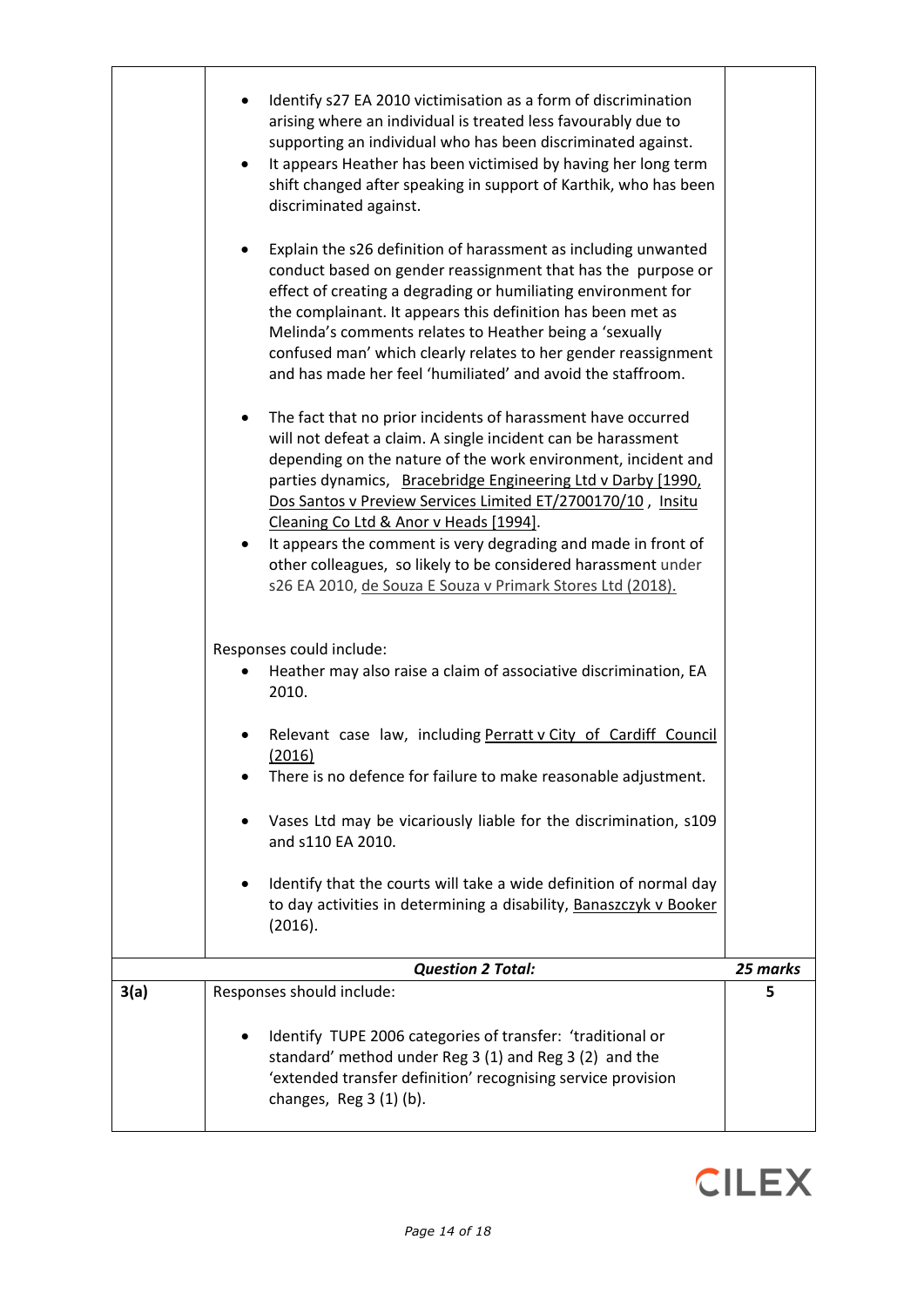|      | Explain that there is a service provision change as Orbit Ltd have<br>$\bullet$<br>taken over the provision of services from TedBears Ltd and the<br>services are fundamentally the same before and after transfer<br>i.e. 'identical services', Reg 5.<br>Reg 3 (3) an 'organised grouping of employees' is a group of<br>employees which has been specifically organised to carry out<br>activities for the client. Explain that two employees have been<br>transferred and will be considered a grouping for the purpose of<br>protection under TUPE 2006.<br>Responses could include: |    |
|------|-------------------------------------------------------------------------------------------------------------------------------------------------------------------------------------------------------------------------------------------------------------------------------------------------------------------------------------------------------------------------------------------------------------------------------------------------------------------------------------------------------------------------------------------------------------------------------------------|----|
|      | Any relevant case law                                                                                                                                                                                                                                                                                                                                                                                                                                                                                                                                                                     |    |
|      | Case law example of a service provision change, Argyll Coasting<br>Servces Ltd v Stirling and Others (2012)                                                                                                                                                                                                                                                                                                                                                                                                                                                                               |    |
| 3(b) | Responses should include:                                                                                                                                                                                                                                                                                                                                                                                                                                                                                                                                                                 | 20 |
|      |                                                                                                                                                                                                                                                                                                                                                                                                                                                                                                                                                                                           |    |
|      | Explain that under TUPE 2006 Regulation 4(2), a transferee shall<br>acquire 'all the rights, powers, duties and liabilities' under or in<br>connection with the contract'. Xavier and Jatifah's contractual<br>rights and liabilities have been transferred from Ted Bears Ltd<br>to Orbit Ltd                                                                                                                                                                                                                                                                                            |    |
|      | Explain that the transferred employees employment contract is<br>protected from variation by the transferee. If the sole reason for<br>the variation is the transfer, any such change will be void,<br>Regulation 4(4) and (5).                                                                                                                                                                                                                                                                                                                                                           |    |
|      | Identify the exception to this rule exists where variation to<br>contractual terms may be allowed for economic, technical or<br>organisational (ETO) reasons entailing changes in the workforce<br>that is related to the conduct of the business, Wheeler v Patel<br>(1987).                                                                                                                                                                                                                                                                                                             |    |
|      | Identify that that no ETO reasons are evident in the scenario as<br>there is no loss of profits, only a maintenance of profits, and no<br>change in working practice, location etc. Harmonisation of<br>contract terms is also not a recognised ETO reason.                                                                                                                                                                                                                                                                                                                               |    |
|      | Identify that the reduction in working hours and reduction in<br>wages is a repudiation of the contract that brings a substantial<br>and detrimental change.<br>An employee can claim constructive dismissal if the transfer<br>results in a substantial change in his/her working conditions to<br>his/her material detriment, Abellio London and CentreWest<br>London Buses v Musse (2012).                                                                                                                                                                                             |    |
|      | This allows both Jatifah and Xavier to treat the contract as<br>terminated by Orbit Ltd and claim constructive unfair dismissal,                                                                                                                                                                                                                                                                                                                                                                                                                                                          |    |

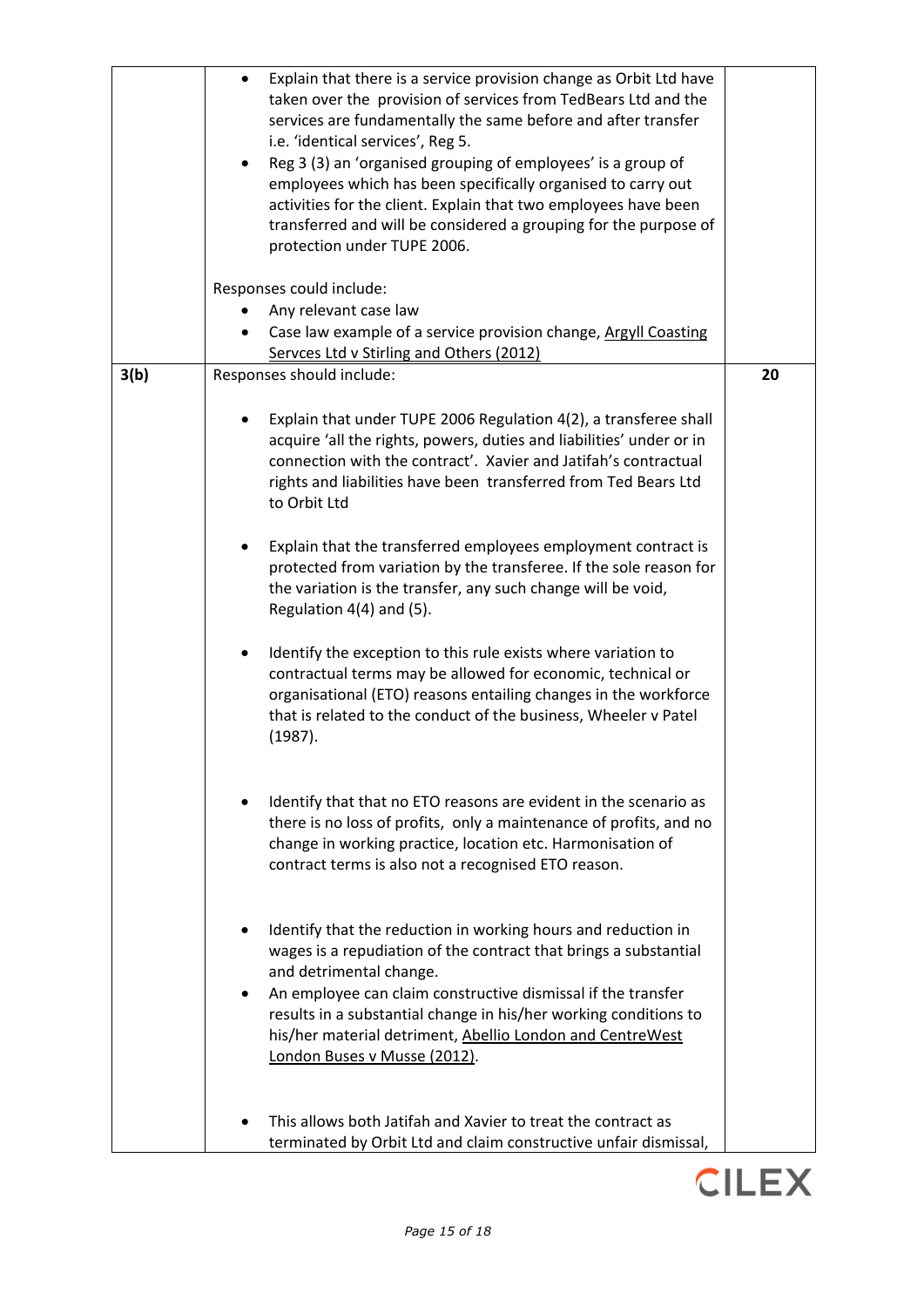|   | Reg 4 (9), Tapere v South London and Maudsley NHS Trust<br>(2009).                                                                                                                                                                                                                                                                                  |          |
|---|-----------------------------------------------------------------------------------------------------------------------------------------------------------------------------------------------------------------------------------------------------------------------------------------------------------------------------------------------------|----------|
|   | The breach of contract leading to the resignation must be<br>'serious'. The reduction in working hours and, more so, wages,<br>is arguably serious.                                                                                                                                                                                                 |          |
|   | Both Jatifah and Xavier had been employed by Orbit Ltd for 4<br>years, so exceed the 2 year employment duration requirements<br>to access statutory remedies. s98 ERA 1996 remedies of<br>reinstatement, re-engagement and compensation of a basic and<br>a compensatory award.                                                                     |          |
|   | Responses could include:                                                                                                                                                                                                                                                                                                                            |          |
|   | TUPE 2006 does not explicitly define an economic, technical or<br>organisational (ETO) reason but the Department of Business,<br>Innovation and Skills suggest economic is likely to refer to<br>'profitability', technical to refer to the 'equipment or processes'<br>and organisational to consider the 'management structure' of<br>the entity. |          |
|   | ETO reasons are generally broadly interpreted but none are<br>evident.                                                                                                                                                                                                                                                                              |          |
|   | Reg 10(3), an employee whose contract of employment is<br>transferred under TUPE 2006 is not entitled to bring a claim<br>against the transferor for breach of contract or constructive<br>unfair dismissal arising out of a loss or reduction in his rights<br>under an occupational pension scheme in consequence of the<br>transfer.             |          |
|   | This exception does not apply.                                                                                                                                                                                                                                                                                                                      |          |
|   | Jatifah and Xavier have a duty to mitigate their losses.                                                                                                                                                                                                                                                                                            |          |
|   | <b>Question 3 Total:</b>                                                                                                                                                                                                                                                                                                                            | 25 marks |
| 4 | An answer which offers advice based on evidence. It should<br>$\bullet$<br>supply possible alternatives and pro's and con's but highlight<br>the best option with sound justifications.                                                                                                                                                             | 25       |
|   | Marks should be distributed in the following areas:                                                                                                                                                                                                                                                                                                 |          |
|   | Correct identification of relevant Facts and Laws (13)<br>٠                                                                                                                                                                                                                                                                                         |          |
|   | Discussion around the above with detailed arguments, for and                                                                                                                                                                                                                                                                                        |          |
|   | against being evidenced (5)                                                                                                                                                                                                                                                                                                                         |          |
|   | Relevant alternatives/options available (2)                                                                                                                                                                                                                                                                                                         |          |
|   | A reasoned conclusion which is supported with evidence,<br>$\bullet$                                                                                                                                                                                                                                                                                |          |
|   | offering the suggested best option available (4)                                                                                                                                                                                                                                                                                                    |          |
|   | Response is appropriately structured (1)                                                                                                                                                                                                                                                                                                            |          |
|   | Responses should include:                                                                                                                                                                                                                                                                                                                           |          |
|   | Identify that there has been a breach of the National Minimum                                                                                                                                                                                                                                                                                       |          |
|   | Wage Act 1998 as Callum has been paid the same wage                                                                                                                                                                                                                                                                                                 |          |

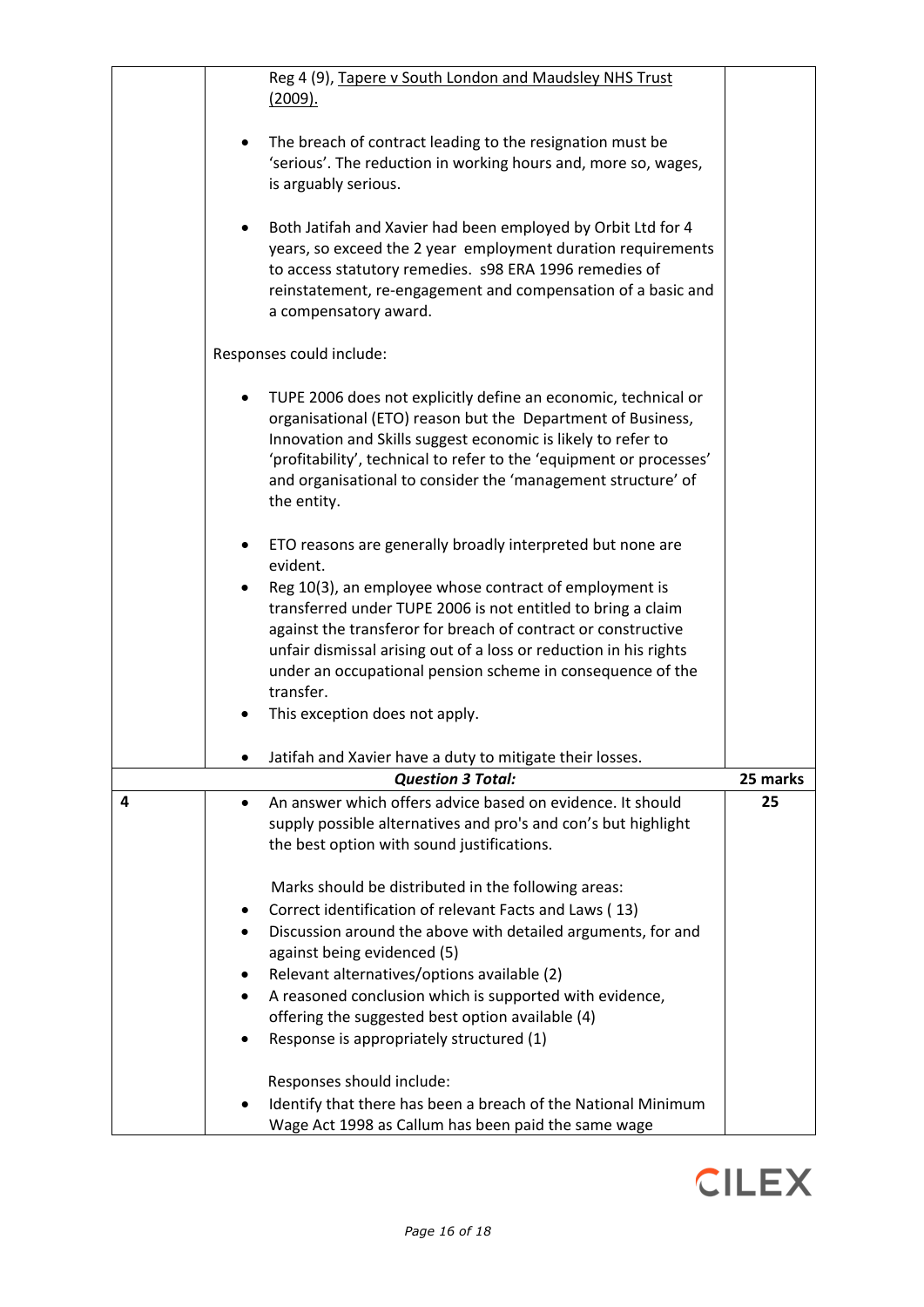|           | throughout his duration of employment despite changing age<br>bracket.                                                                                                                                                                                                                                                                                                                                                                                                        |
|-----------|-------------------------------------------------------------------------------------------------------------------------------------------------------------------------------------------------------------------------------------------------------------------------------------------------------------------------------------------------------------------------------------------------------------------------------------------------------------------------------|
|           | Callum should have been paid the minimum wage applicable<br>when was 17 years of age, this would have risen when he was<br>21 and then again when he was 25 years of age.                                                                                                                                                                                                                                                                                                     |
| $\bullet$ | Identify the relevance of the Working Time Regulations 1998<br>Explain that the time period for night working is determined by<br>a relevant agreement but, if not specified, it will be taken to be<br>between 11pm and 6am, Reg 2.                                                                                                                                                                                                                                          |
| $\bullet$ | For purposes of night work, night time is a period of at least 7<br>hours duration including the period between midnight and 5am.<br>Normal working hours for a night worker shall not exceed 8<br>hours for each 24 hour period, Reg 6. Normal hours are<br>calculated by reference to a 17-week period, as with the 48<br>hour week.<br>Where night workers are involved with heavy physical or mental<br>strain, there is a limit of 8 hours actual working time in any 24 |
|           | hour period.                                                                                                                                                                                                                                                                                                                                                                                                                                                                  |
| $\bullet$ | Explain that Callum is a night worker as his shifts are from 12am<br>to 9am, Reg 2.<br>He works 9 hour shifts which is in breach of the WTR maximum<br>of 8 hour shifts as his work involves 'very heavy' physical strain                                                                                                                                                                                                                                                     |
|           | of loading and unloading delivery vans.                                                                                                                                                                                                                                                                                                                                                                                                                                       |
| $\bullet$ | Identify that young workers are prohibited from night working<br>under Reg 6a. This means that there was a breach of the WTR<br>for the time Callum was 17 years of age and working the night<br>shift. However, any claim is likely statute barred by time lapse.                                                                                                                                                                                                            |
|           | Deduction of wages:<br>Explain that, under the ERA 1996 s13, deductions cannot be<br>made to an employee's wages unless the deduction is required<br>or authorised to be made by virtue of a contractual or statutory<br>provision, or the worker has previously signed a written<br>agreement consenting to the deduction.<br>Deductions may also be made to in relation to overpayment of                                                                                   |
|           | wages and expenses, disciplinary proceedings held by virtue of<br>statutory provision, industrial action or court order, s 14 ERA<br>1996.                                                                                                                                                                                                                                                                                                                                    |
| $\bullet$ | None of these exceptions apply to Callum and it appears his<br>rights have been breached by the company deducting his wages<br>for the item damaged during the training session.                                                                                                                                                                                                                                                                                              |
|           | s8 ERA 1996 every employee is entitled to an itemised<br>statement including gross wages, net amount payable and<br>deductions. There has been a breach of this statute as Never                                                                                                                                                                                                                                                                                              |